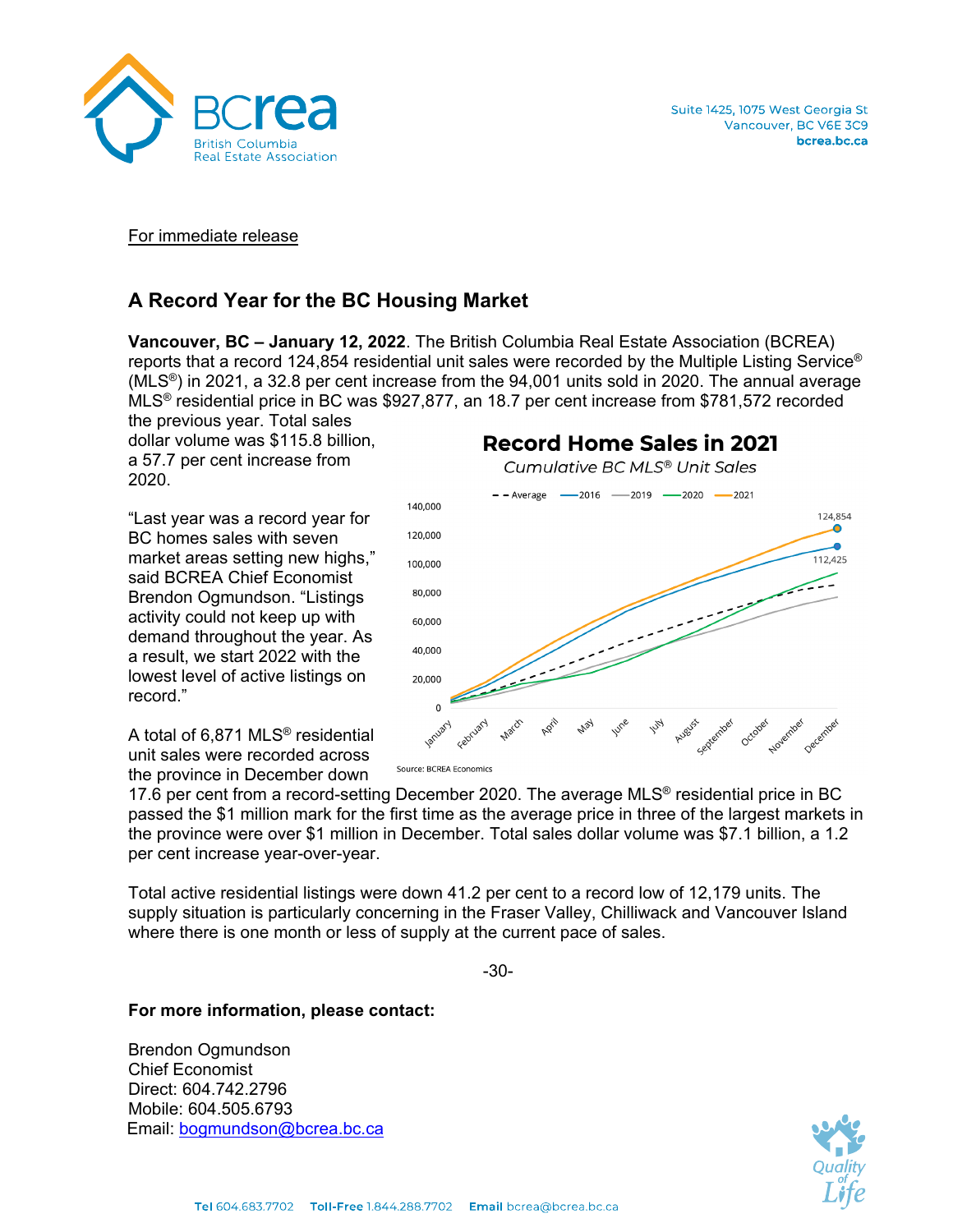| <b>Board</b>                   | <b>Average Price</b>                                           |                                                               |                         |                                                                  | <b>Active Listings</b>                                           | <b>Sales-to-Active-Listings</b> |                                                                       |                                                                       |
|--------------------------------|----------------------------------------------------------------|---------------------------------------------------------------|-------------------------|------------------------------------------------------------------|------------------------------------------------------------------|---------------------------------|-----------------------------------------------------------------------|-----------------------------------------------------------------------|
|                                | December<br>2021<br>Residential<br>Average<br>Price<br>$($ \$) | December<br>2020<br>Residential<br>Average<br>Price<br>$($ \$ | $\frac{0}{0}$<br>change | December<br>2021<br>Residential<br>Active<br>Listings<br>(Units) | December<br>2020<br>Residential<br>Active<br>Listings<br>(Units) | $\%$<br>change                  | December<br>2021<br>Residential<br>Sales to<br>Active<br>Listings (%) | December<br>2020<br>Residential<br>Sales to<br>Active<br>Listings (%) |
| <b>BC Northern</b>             | 385,425                                                        | 319,503                                                       | 20.6                    | 933                                                              | 1,104                                                            | $-15.5$                         | 27.1                                                                  | 25.7                                                                  |
| Chilliwack                     | 837,772                                                        | 592,881                                                       | 41.3                    | 264                                                              | 446                                                              | $-40.8$                         | 89.4                                                                  | 61.9                                                                  |
| <b>Fraser Valley</b>           | 1,136,478                                                      | 898,028                                                       | 26.6                    | 1,404                                                            | 3,158                                                            | $-55.5$                         | 120.9                                                                 | 62.3                                                                  |
| Greater<br>Vancouver           | 1,241,332                                                      | 1,079,033                                                     | 15.0                    | 5,588                                                            | 9,096                                                            | $-38.6$                         | 49.0                                                                  | 34.7                                                                  |
| Kamloops                       | 631,657                                                        | 472,131                                                       | 33.8                    | 375                                                              | 970                                                              | $-61.3$                         | 42.4                                                                  | 24.5                                                                  |
| Kootenay                       | 515,601                                                        | 415,631                                                       | 24.1                    | 659                                                              | 802                                                              | $-17.8$                         | 28.5                                                                  | 28.7                                                                  |
| Interior*                      | 740,572                                                        | 651,660                                                       | 13.6                    | 1,469                                                            | 2,438                                                            | $-39.7$                         | 41.8                                                                  | 35.5                                                                  |
| South Peace River**            | 323,862                                                        | 248,225                                                       | 30.5                    | 227                                                              | 297                                                              | $-23.6$                         | 9.3                                                                   | 6.7                                                                   |
| <b>Powell River</b>            | 561,582                                                        | 385,362                                                       | 45.7                    | 76                                                               | 61                                                               | 24.6                            | 36.8                                                                  | 55.7                                                                  |
| Vancouver Island               | 720,345                                                        | 517,203                                                       | 39.3                    | 763                                                              | 1,451                                                            | $-47.4$                         | 67.9                                                                  | 47.5                                                                  |
| Victoria                       | 1,023,241                                                      | 769,941                                                       | 32.9                    | 421                                                              | 902                                                              | $-53.3$                         | 99.5                                                                  | 63.9                                                                  |
| <b>Provincial</b><br>Totals*** | 1,033,179                                                      | 841,753                                                       | 22.7                    | 12,179                                                           | 20,725                                                           | $-41.2$                         | 56.4                                                                  | 40.2                                                                  |

#### **December 2021 Residential Average Price, Active Listings and Sales-to-Active-Listings Data by Board**

\***NOTES:** The Okanagan Mainline Real Estate Board (OMREB) amalgamated with the South Okanagan Real Estate Board (SOREB) on January 1, 2021, to form the Association of Interior  $\mathsf{REALTORS}^\circ$ .

\*\*The former Northern Lights Board, which was merged with SOREB in 2011, will now be called the South Peach River Region and is part of the new Association of Interior REALTORS©.

\*\*\*Numbers may not add due to rounding

## **December 2021 BC Residential Multiple Listing Service® Data by Board**

| <b>Board</b>                   |                          | Dollar Volume (000s)     |         | <b>Units</b>             |                          |         |  |
|--------------------------------|--------------------------|--------------------------|---------|--------------------------|--------------------------|---------|--|
|                                | December 2021            | December 2020            | $\%$    | December 2021            | December 2020            | $\%$    |  |
|                                | <b>Residential Sales</b> | <b>Residential Sales</b> | change  | <b>Residential Sales</b> | <b>Residential Sales</b> | change  |  |
|                                | (\$)                     | (S)                      |         | (Units)                  | (Units)                  |         |  |
| <b>BC Northern</b>             | 97,513                   | 90.739                   | 7.5     | 253                      | 284                      | $-10.9$ |  |
| Chilliwack                     | 197,714                  | 163,635                  | 20.8    | 236                      | 276                      | $-14.5$ |  |
| <b>Fraser Valley</b>           | 1,929,740                | 1,766,420                | 9.2     | 1,698                    | 1,967                    | $-13.7$ |  |
| Greater                        | 3,397,526                | 3,406,508                | $-0.3$  | 2.737                    | 3,157                    | $-13.3$ |  |
| Vancouver                      |                          |                          |         |                          |                          |         |  |
| Kamloops                       | 100,433                  | 112,367                  | $-10.6$ | 159                      | 238                      | $-33.2$ |  |
| Kootenay                       | 96,933                   | 95,595                   | 1.4     | 188                      | 230                      | $-18.3$ |  |
| Interior*                      | 454,711                  | 563,686                  | $-19.3$ | 614                      | 865                      | $-29.0$ |  |
| South Peace River**            | 6,801                    | 4,965                    | 37.0    | 21                       | 20                       | 5.0     |  |
| <b>Powell River</b>            | 15,724                   | 13.102                   | 20.0    | 28                       | 34                       | $-17.6$ |  |
| Vancouver Island               | 373,139                  | 356.353                  | 4.7     | 518                      | 689                      | $-24.8$ |  |
| Victoria                       | 428,738                  | 443,486                  | $-3.3$  | 419                      | 576                      | $-27.3$ |  |
| <b>Provincial</b><br>Totals*** | 7,098,972                | 7,016,857                | 1.2     | 6,871                    | 8,336                    | $-17.6$ |  |

\***NOTES:** The Okanagan Mainline Real Estate Board (OMREB) amalgamated with the South Okanagan Real Estate Board (SOREB) on January 1, 2021, to form the Association of Interior REALTORS<sup>®</sup>.

\*\*The former Northern Lights Board, which was merged with SOREB in 2011, will now be called the South Peach River Region and is part of the new Association of Interior REALTORS<sup>®</sup>.

\*\*\*Numbers may not add due to rounding